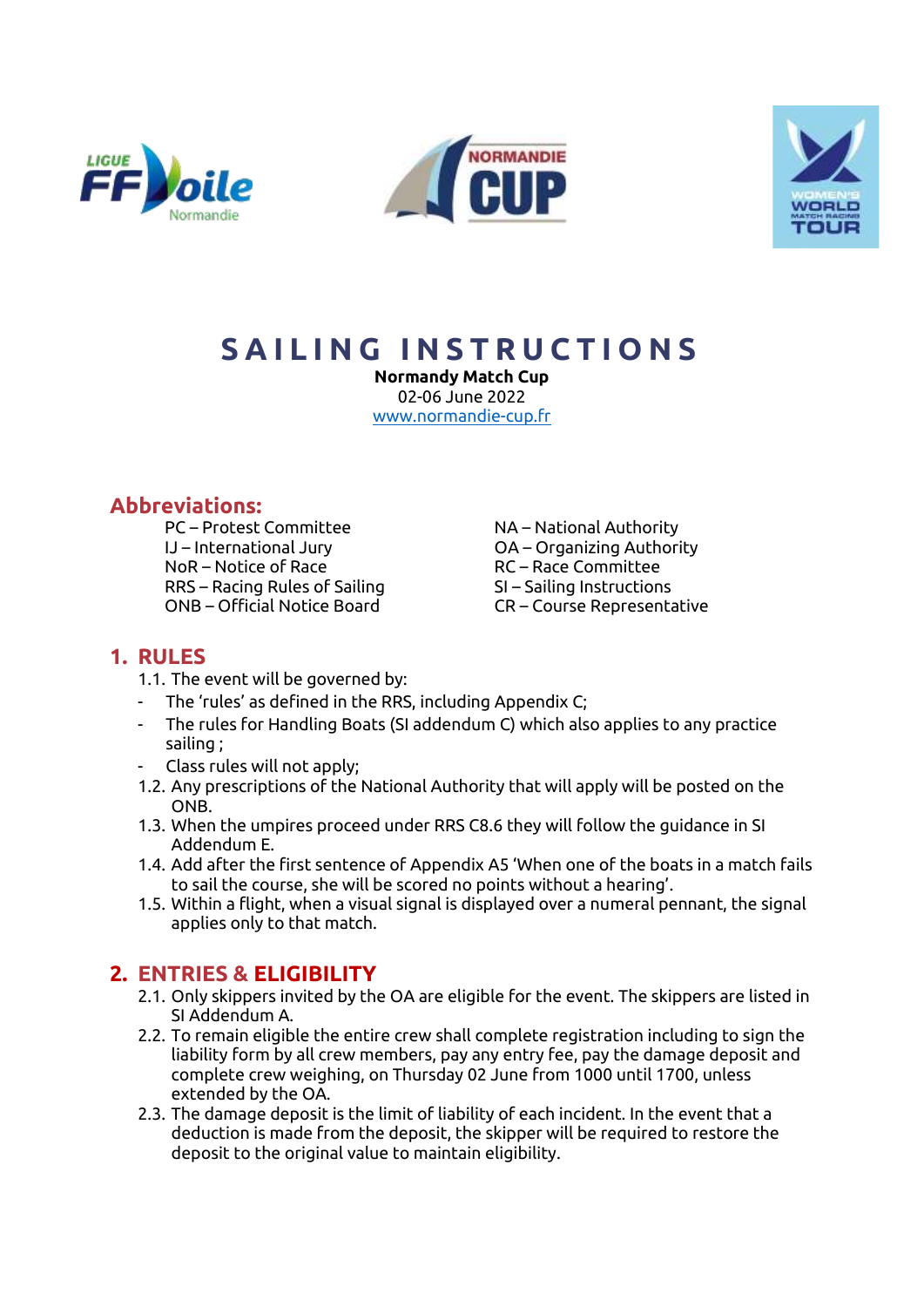- 2.4. Each skipper is responsible for the damage or loss to their boat unless responsibility is otherwise assigned by the umpires or IJ.
- 2.5. After the warning signal for a match, the registered skipper shall not leave the helm, except in an emergency.
- 2.6. When a registered skipper is unable to continue in the event, the CR may authorize an original craw member to substitute.
- 2.7. When a registered crew member is unable to continue in the event, the CR may authorize a substitute, a temporary substitute or other adjustment.
- 2.8. All French participants (each member of the crew) with a FFVoile (French Sailing Federation) license must present the following when they register:
	- a) Their valid FFVoile competition sailing license or their valid FFVoile membership sailing license accompanied by a medical certificate of competition aptitude issued less than one year before the date of the competition as well as parental consent for those participants under 18.
	- b) If necessary, the authorization to display advertising.

### **3. COMMUNICATIONS WITH COMPETITORS**

- 3.1. Notices to competitors will be posted on the online ONB at [https://www.normandie-cup.fr/tableau.html.](https://www.normandie-cup.fr/tableau.html) When reasonably possible, notices will be sent on the WhatsApp group.
- 3.2. Signals made ashore will be displayed at the Société des Régates du Havre.
- 3.3. Skippers shall attend the first briefing, will be at 09:00 on June 3<sup>rd</sup>, 2022 in the "Salon Joinville".
- 3.4. The first meeting with the umpires will be at 09:15 on June 3 rd 2022, following the first briefing.
- 3.5. A daily morning meeting will start at 9:00 in the "Salon Joinville".
- 3.6. Following racing each day there may be a competitors debrief with umpires.

# **4. CHANGES TO SAILING INSTRUCTIONS**

- 4.1. Changes to the SI made ashore will be posted at least 30 minutes before the start of any race affected and will be signed by the CR.
- 4.2. Flag L over the numeral pennant of the most recent notice will be displayed ashore each day until the boats have departed for the race area.
- 4.3. Changes made afloat will be signaled by the display of flag 3<sup>rd</sup> Substitute with three sound signals. An umpire will communicate the amendment verbally or in writing to competitors.

### **5. BOATS AND SAILS**

- 5.1. The event will be sailed in Beneteau First Class 7.5 type boats.
- 5.2. The sails to be used will be allocated by the RC and include a mainsail, genoa, jib, and gennaker (asymmetrical spinnaker). The sail combination to be used will be signaled from the RC boat before the attention signal. The signals will have the following meaning:

| <b>Signal</b>    | <b>Mainsail</b> | <b>Fore Sail</b> | Gennaker |
|------------------|-----------------|------------------|----------|
| No Flag          | FULL            | <b>GENOA</b>     | YES      |
| Flag "R"         | FULL            | JIB              | YFS      |
| Flag " $R + S$ " | ONE REFE        | JIB              | YFS      |
| Flag "G"         | ONE RFFF        | JIB              | NΩ       |

5.3. Competitors may be required to exchange sails during a series to satisfy sponsorship commitments. This will not be grounds for redress. This changes RRS 62.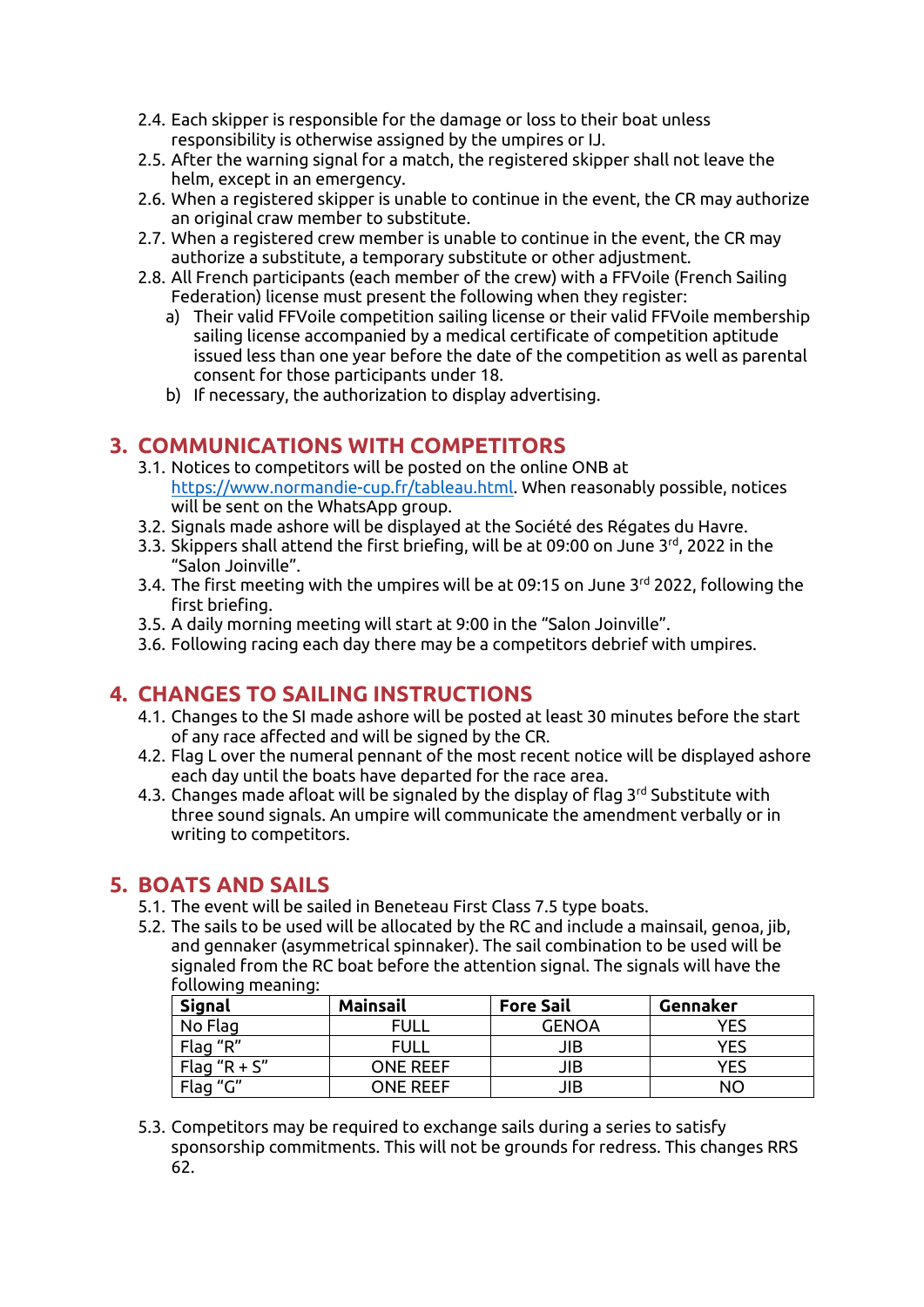- 5.4. An umpire may give other restrictions or instructions to the boats verbally. Flag 3<sup>rd</sup> Substitute is not required.
- 5.5. The RC will decide which boats are to be used for each stage and when they decide a boat should not be used, the skipper assigned that boat will be given the temporary use of another boat.
- 5.6. The RC may permit a substitute boat when it is satisfied that the original boat is damaged and that repairs in the time available are not practical.

# **6. IDENTIFICATION AND ASSIGNMENT OF BOATS**

- 6.1. Boats will be identified by numbers and colors.
- 6.2. If supplied by the OA, the mainsail shall display skipper's names.
- 6.3. Boats will be allocated by draw, either daily or for each stage as decided by the OA.
- 6.4. Boats will be exchanged in accordance with the pairing list and race schedule.

# **7. CREW MEMBERS, NUMBER AND WEIGHT**

- 7.1. The total number of crew, including the skipper, shall be five (5) or six (6). All registered crew shall sail all races unless excused by the OA.
- 7.2. The maximum total crew weight, determined prior to racing shall be 340kg, when wearing at least shorts and shirts.
- 7.3. Crew weight may be checked during the regatta. At any re-weighing the total weight limit is increased by 10kg. Any crew weighing in excess of this increased limit shall not be penalized, but they shall reduce their weight to the increased weight limit before racing again.
- 7.4. When a registered skipper is unable to continue in the event the OA may authorize an original crew member to substitute.
- 7.5. When a registered crew member is unable to continue in the event the OA may authorize a substitute, a temporary substitute or other adjustment.

# **8. EVENT FORMAT AND STARTING SCHEDULES**

- 8.1. The event format is detailed in SI Addendum B. Match pairing lists will be provided at the briefings or may be distributed on the water if a new stage commences part way through a racing day.
- 8.2. In a knock-out series between two skippers:
	- a) They will alternate assigned ends for each match.
	- b) When the series has been decided, further matches between these two will not sailed;
	- c) Crews will exchange boats after odd matches of the series, unless otherwise agreed by both skippers.
- 8.3. The number of matches to be sailed each day will be determined by the RC.
- 8.4. The RC may terminate any stage or the event when, in its opinion, it is impractical to attempt to hold the remainder of matches under the existing conditions or the remaining time scheduled. Early stages may be terminated in favor of later stages.
- 8.5. The intended time of the first attention signal each day is 09:30.
- 8.6. If the OA changes the intended time for the first attention signal for any day, it will be posted on the official notice board before 20:30 the previous day.
- 8.7. Each subsequent flight will be started as soon as practicable after the previous flight.
- 8.8. When a match cannot start at the intended time, the RC may advise the competitors verbally through the umpires of its intention to change the starting order. Flag 3rd substitute will be not used.
- 8.9. When, in a knock-out series, a winner of a particular series has been determined, subsequent starts will be brought forward to eliminate blank starts. Competitors will be so advised verbally by an umpire.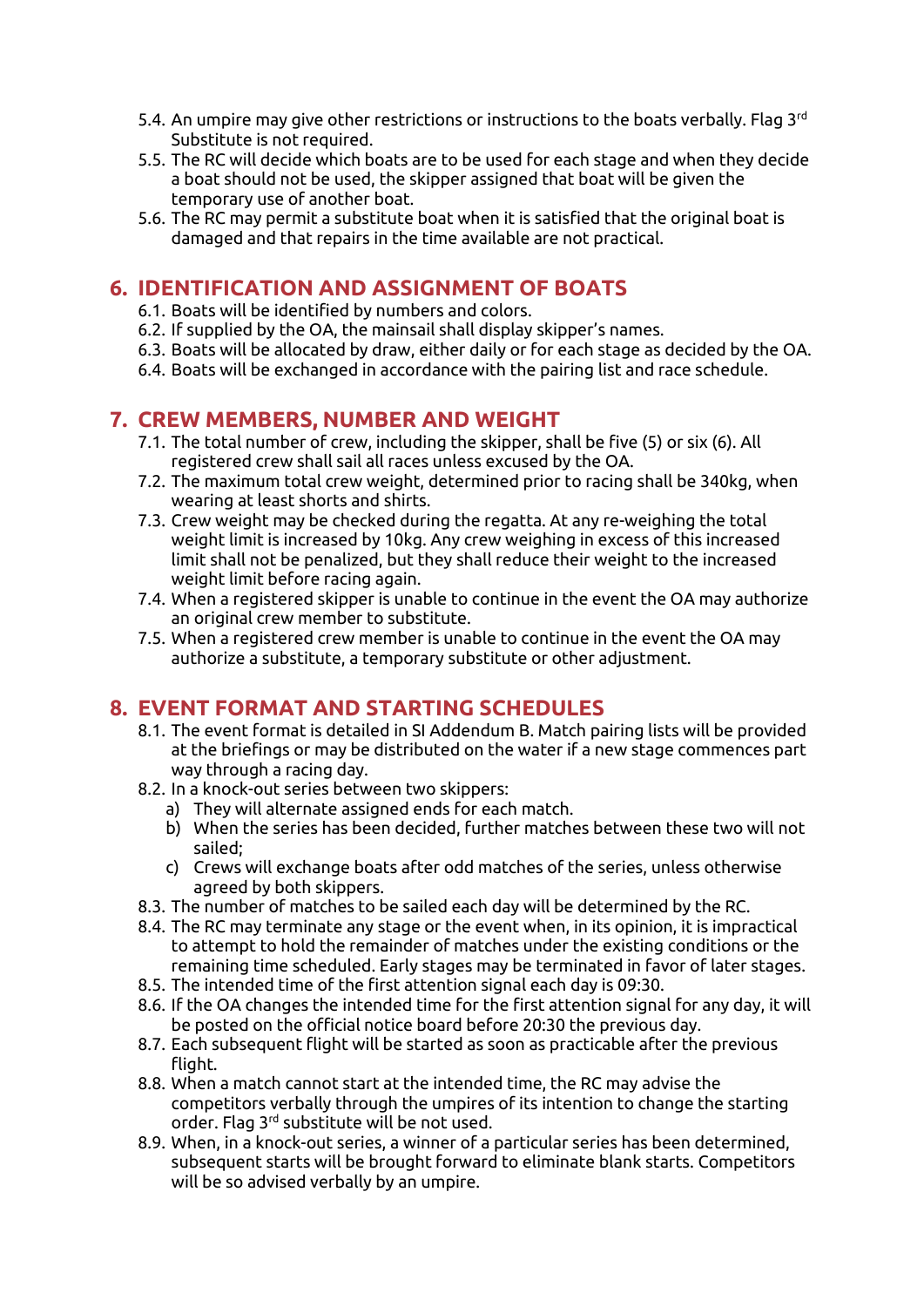# **9. RACING AREA**

- 9.1. For Stage 1, 2, 3, 4, 5 and the first part of stage 6, the racing area will be in the Bay of Le Havre, France.
- 9.2. For the end of stage 6, the racing area will be in the "Bassin de la Manche" (entrance of the harbor).

### **10. COURSE**

- 10.1. Configuration, Signals and Course to be Sailed
	- a) Configuration (not to scale)
	- b) The Course
		- The course will be: No signal Start – W – Gs/Gp – W – Finish Flag T Start – W – Gs/Gp – W – Gs/Gp – W – Finish Marks W, Gs and Gp are yellow inflatable cylindrical marks. Marks shall be rounded to starboard. The gate shall be sailed with Gs to starboard – Gp to port. If one mark of the gate is missing, round the single leeward mark to starboard. While the boats are on the first half of a downwind leg, the gate or finish line may be adjusted without signaling a course change. This changes RRS 33.
- 10.2. Starting / Finishing Line

The starting/finishing line will be a line between the course side of the red inflatable cylindrical mark at the pin end of the line and a staff displaying an orange flag on the RC boat.

- 10.3. Course Limits
	- a) A number of small buoys may be laid close to the shore. While racing, no part of a boat's hull shall cross the imaginary straight line between any two adjacent buoys on the same side of the course.
	- b) These lines or areas rank as obstructions and are the limit of safe pilotage for the purposes of Part 2 of the RRS.
	- c) There is no penalty for touching these buoys excepts if there is a floating line fixed between the buoys or the floating line.
	- d) A breach of this sailing instruction is not open to protest by boats but is subject to action by umpires in accordance with RRS C8.2. If a boat breaks this sailing instruction while not racing, the umpires shall act under C8.4. This changes RRS C6.2 and C8.2.
- 10.4. Abandonment and Shortening
	- a) RRS 32 is deleted and replaced with: 'After the starting signal the RC may abandon or shorten any match for any reason, after consulting with the match umpires when practical'

### **11. BREAKDOWN AND TIME FOR REPAIRS**

- 11.1. Before the attention signal of a flight or within two minutes of finishing or within five minutes of changing into a new boat, whichever is later, a boat may display a white flag to signal breakdown or damage to the boat, her sails or injury to her crew and request a delay to the next start. She shall proceed as soon as possible to close to leeward of the RC Signal boat and remain there, unless otherwise directed.
- 11.2. The time allowed for repairs shall be at the discretion of the RC.
- 11.3. After the attention signal of a flight, a match will not be postponed or abandoned due to breakdown unless the breakdown signal was displayed as required by SI 11.1.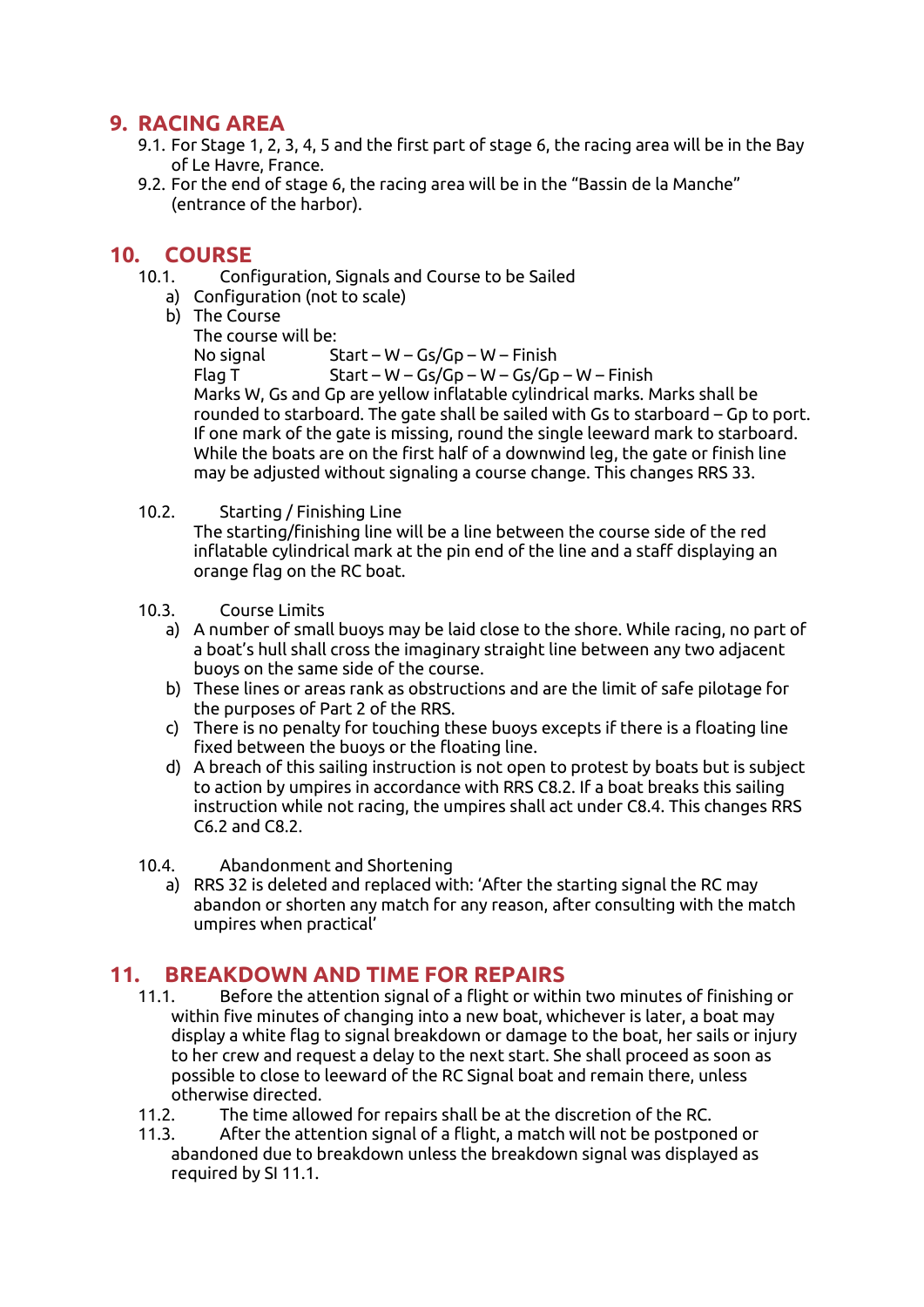11.4. Except when RRS 62.1(b) applies, failure to effect repairs in the time allowed, or breakdowns after the attention signal shall not be grounds for redress. This changes RRS 62.

# **12. STARTING PROCEDURE**

- 12.1. Match warning signals will be numeral pennants.
- 12.2. The next flight number will be displayed on the RC boat. Changes can be informed verbally by an umpire.

### **13. CHANGE OF THE NEXT LEG OF THE COURSE**

- 13.1. Changes to the course will be made by setting a replacement mark W.
- 13.2. Change of Course Signals (changes RRS 33 and Race Signals)
	- a) Flag "C" and a colored flag or board means: "The windward mark has been moved. Sail to a mark the same color as the flag or board".
	- b) When a change of course after starting only affects some matches, these will be designated by the appropriate numeral pennant.
- 13.3. Signaling vessel
	- a) When a change of course is made for the first leg, the signal will be displayed from the RC boat with the preparatory signal for each match affected. That signal will be followed by a series of repetitive sounds signals.
	- b) When a change of course is signaled after the first leg it will be displayed from a boat in the vicinity of mark Gs/Gp.

### **14. TIME LIMIT**

A boat that does not finish within 5 minutes after her opponent has completed the course and finished will be scored DNF. This changes RRS 35 and A5.

# **15. SUPPORT BOATS**

- 15.1. Support boats
	- a) Support person boats shall conspicuously display identification of the team being supported.
	- b) Any interference by a support boat with the racing or event organization may result in a penalty applied at the discretion of the IJ to the associated skipper or team.

# **16. MEDIA, IMAGES AND SOUND**

- 16.1. If required by the OA:
	- a) Media personnel and equipment (or dummies) supplied by the OA shall be carried on board while racing.
	- b) Competitors shall wear microphones supplied by the OA during racing and be available for interviews when advised by the OA or RC.
	- c) Registered skippers shall wear communications equipment supplied by the OA that will allow commentators to communicate with them whilst racing.
- 16.2. Competitors shall have the right to use any images and sound recorded during the event free of any charge.
- 16.3. Competitors shall not interfere with the normal working of the OA supplied media equipment.

# **17. PRIZES**

- 17.1. Top 3 teams will be awarded.
- 17.2. The total event purse will be  $\epsilon$  10 000: (ten thousand); prizes will be: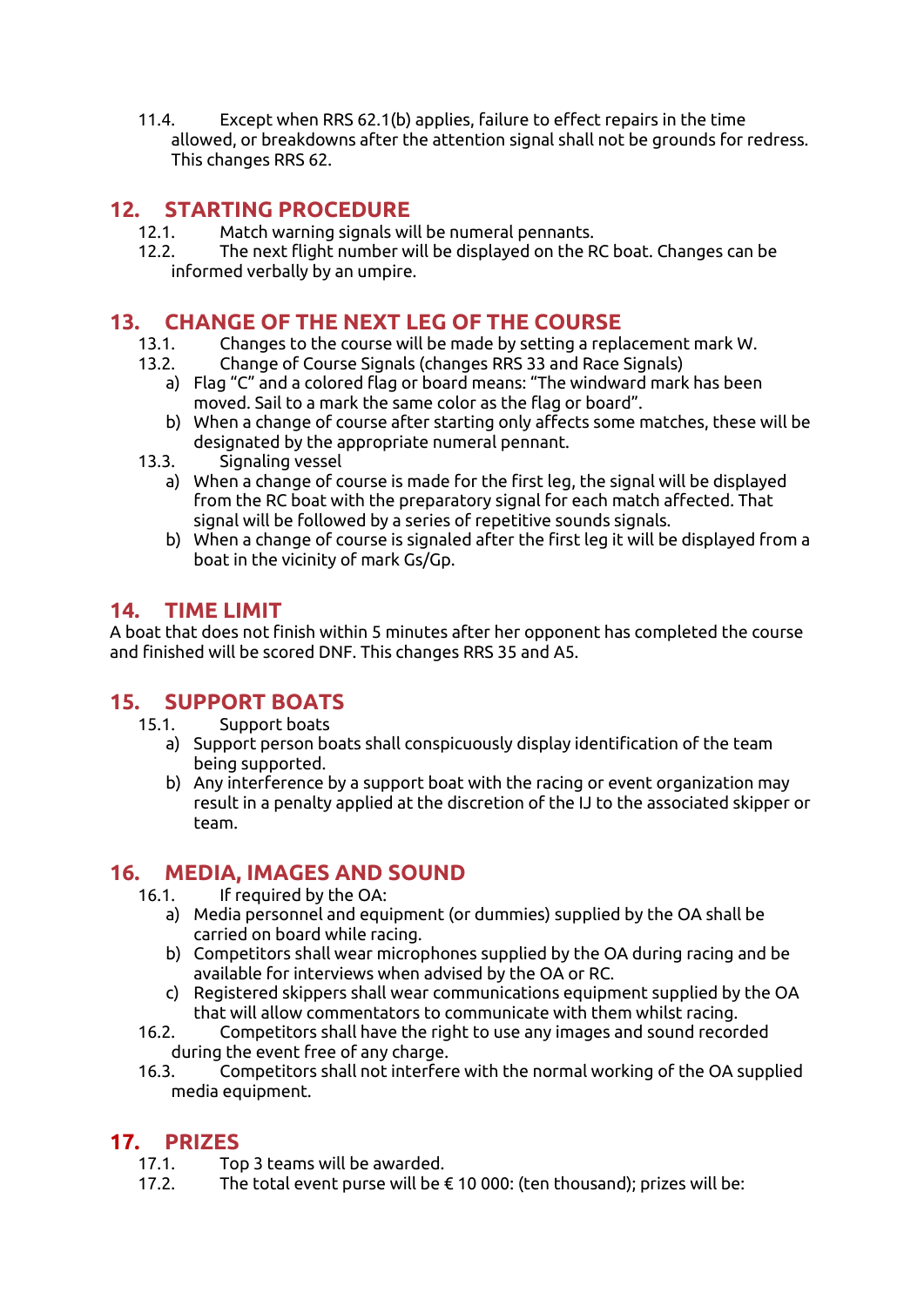| First prize   | 4000€ |
|---------------|-------|
| Second prize  | 2500€ |
| Third prize   | 1500€ |
| Fourth prize  | 1000€ |
| Fifth prize   | 250€  |
| Sixth prize   | 250€  |
| Seventh prize | 250€  |
| Eight prize   | 250€  |

- 17.3. These prizes have been approved by the national authority and have been notified to World Sailing.
	- The IJ may reduce or remove a prize in the case of misconduct or refusal to comply with any reasonable request, including attendance at official functions.
- 17.4. One wild card invitation will be issued for the Women's Match Racing World Championship 2022 (WMRWC 2022): The top placing skipper in the final results, if not already invited to the WMRWC 2022, will receive an invitation. If they do not accept the invitation then the next skipper will be invited, and so on.

# **18. CODE OF CONDUCT**

- 18.1. Competitors shall comply with any reasonable request from any official, including attendance at official functions, co-operation with event sponsors and shall not behave so as to bring the event into disrepute.
- 18.2. Competitors shall handle the boats and equipment with proper care and seamanship and in accordance with SI Addendum C and D.
- 18.3. The following actions by skippers and/or crew while racing may be considered a breach of sportsmanship under RRS C8.3(c) and may result in an umpire-initiated penalty under RRS C5.2 or C5.3:
	- Excessive attempts of verbally coerce, coach or influence umpire decisions;
	- Repetitive or on-going objection to an umpire decision (verbal or otherwise);
	- Abuse of umpires before or after a decision (See also MR Call M4).
- 18.4. Breaches of this SI may also be referred to the IJ. Any penalty will be at the discretion of the PC/IJ and may include exclusion from further participation in the event, the withdrawal of any prize money or the withholding of deposits.
- 18.5. Gross breaches of this SI may be referred to the IJ by the OA for action under RRS 69.

### **19. DISCLAIMER**

All those taking any part in the event do so at their own risk. The OA, its associates and appointees accept no responsibility for any loss, damage, injury or inconvenience incurred, howsoever caused.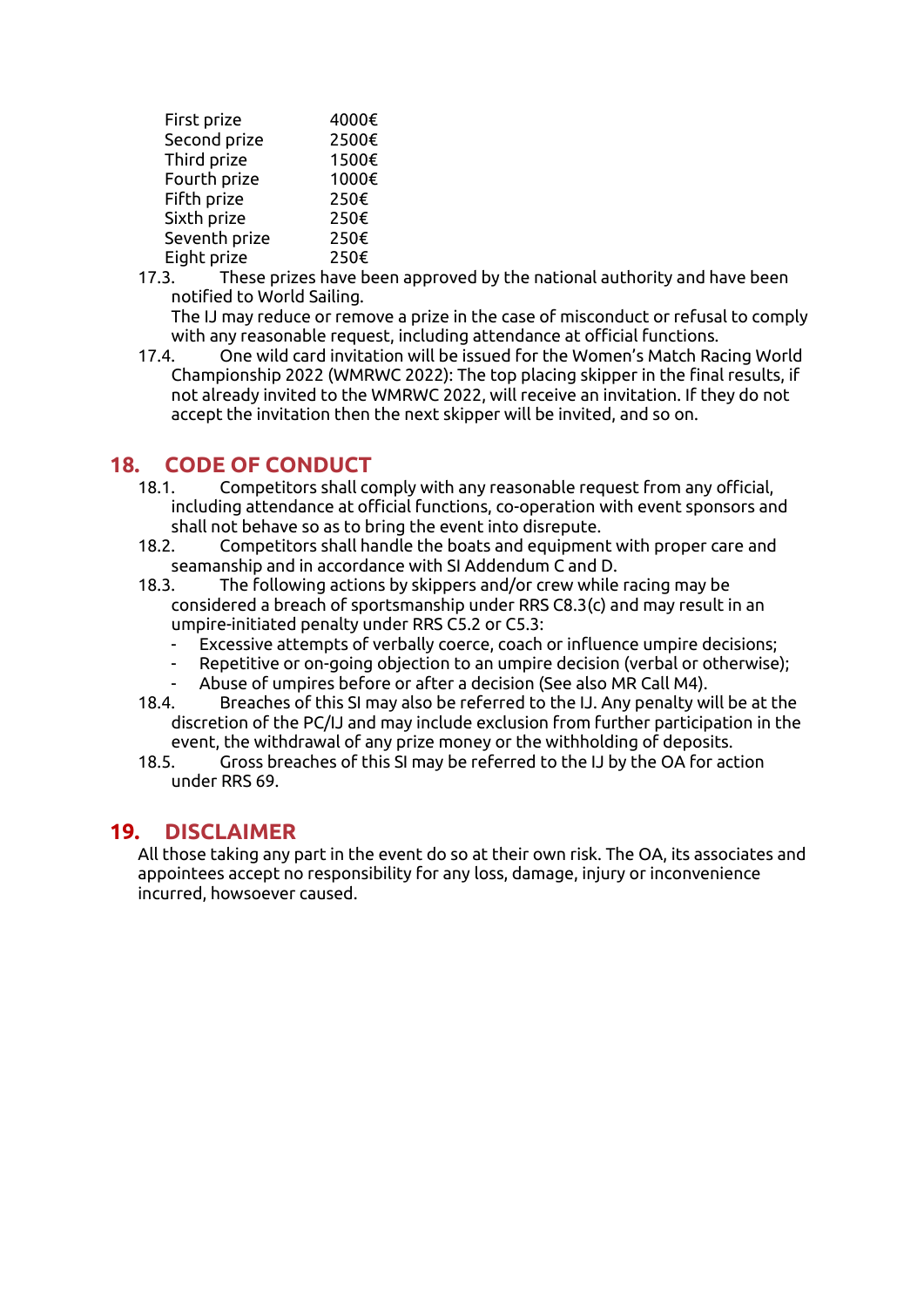# **SI ADDENDUM A – LIST OF ELIGIBLE SKIPPERS**

| Skipper Name            | Country              | Sailor ID           | Ranking* |
|-------------------------|----------------------|---------------------|----------|
| <b>PAULINE COURTOIS</b> | <b>FRANCE</b>        | FRAPC14             |          |
| <b>MARGOT VENNIN</b>    | <b>FRANCE</b>        | FRAMV15             | 10       |
| <b>OCTAVIA OWEN</b>     | <b>GREAT BRITAIN</b> | GBROO6              | 12       |
| <b>SANNA MATTSON</b>    | <b>SWEDEN</b>        | SWESM <sub>2</sub>  | 24       |
| <b>SOPHIE OTTER</b>     | <b>GREAT BRITAIN</b> | GBRSO <sub>20</sub> | 27       |
| LUCIE GOUT              | <b>FRANCE</b>        | FRALG61             | 52       |

\*World Sailing Ranking as of 14/04/2020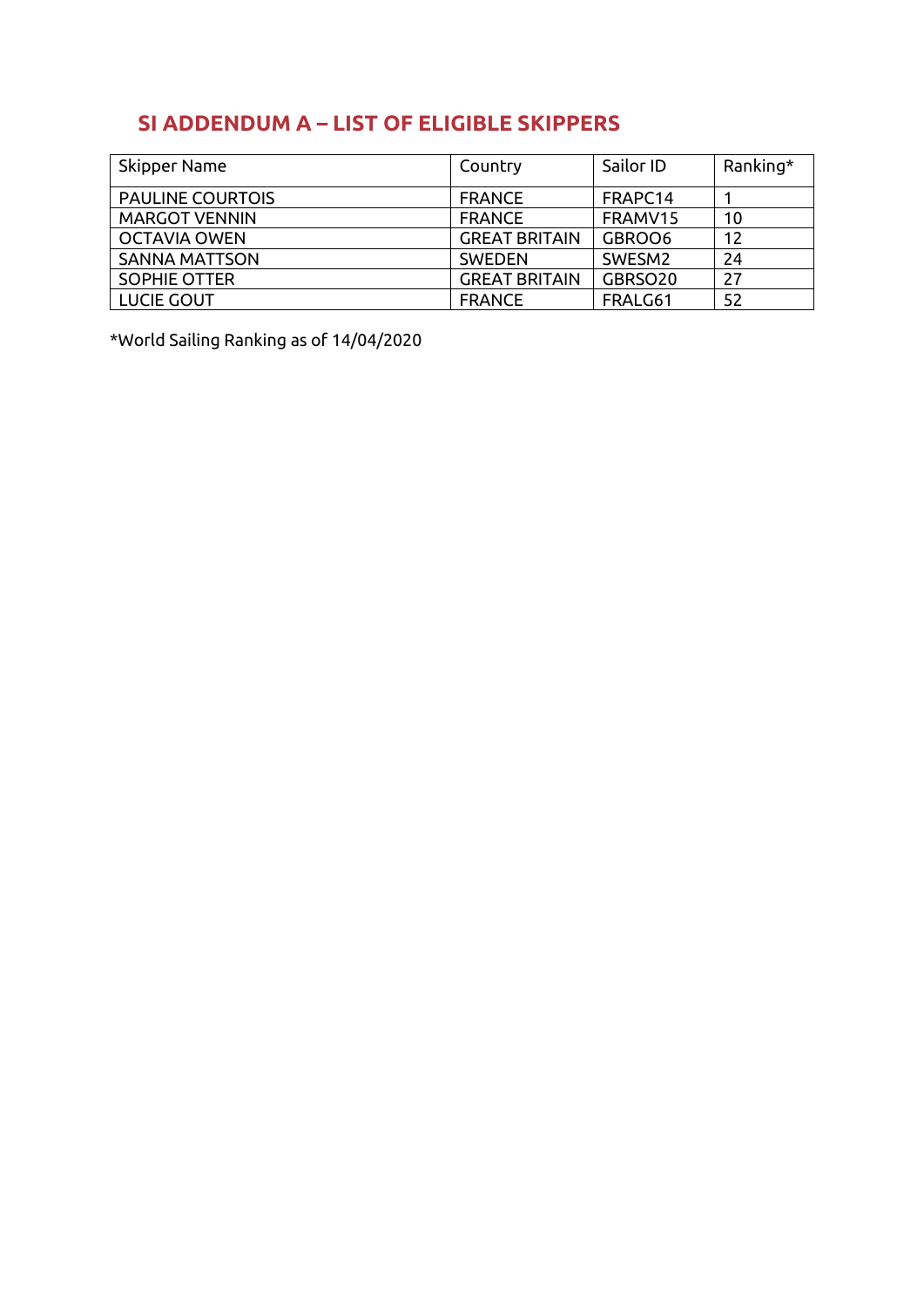# **SI ADDENDUM B – EVENT FORMAT AND SCHEDULE OF RACES**

# **Event Format**

### **Stage 1 –Round Robin**

- a) One or more round robins each skipper sails against all other skippers.
- b) The two highest scoring skippers in Stage 1 qualify for Stage 4.
- c) The skippers ranked 3<sup>rd</sup> through 6<sup>th</sup> in Stage 1 qualify for Stage 2.

#### **Stage 2 – Second chance round robin**

- a) Skippers ranked 3<sup>rd</sup> through 6<sup>th</sup> in Stage 1 sail a single round robin each skipper sails against all other skippers.
- b) The two highest scoring skippers in Stage 2 qualify for Stage 4, the others to Stage 3.

### **Stage 3 – "Queen of the Castle"**

- a) The highest placed skipper from Stage 1 will be assigned the starboard entry.
- b) The first skipper to score at least 2 points will be ranked 5<sup>th</sup>, the other 6<sup>th</sup>.

#### **Stage 4 – Semi-Finals**

- a) The highest placed skipper from Stage 1 of the four semi-finalists will be starboard entry in the first match and she shall choose her opponent.
- b) The remaining two skippers shall sail each other and the highest placed skipper from Stage 1 will be starboard entry in the first match.
- c) The first two skippers to score at least 3 points shall proceed to Stage 6, the others to Stage 5.

### **Stage 5 – Petit-Final**

- a) The highest placed skipper from Stage 1 of the two skippers will be starboard entry in the first match.
- b) The first skipper to score at least 3 points shall be awarded 3rd place, the other  $4^{\text{th}}$ .

#### **Stage 6 – Final**

- a) The highest placed skipper from Stage 1 of the two skippers will be starboard entry in the first match.
- b) The first skipper to score at least 3 points shall be awarded 1st place, the other 2<sup>nd</sup>.

# **SCHEDULE OF RACES**

Every morning, during the briefing, a pairing list will be distributed to every skipper with the program of the day.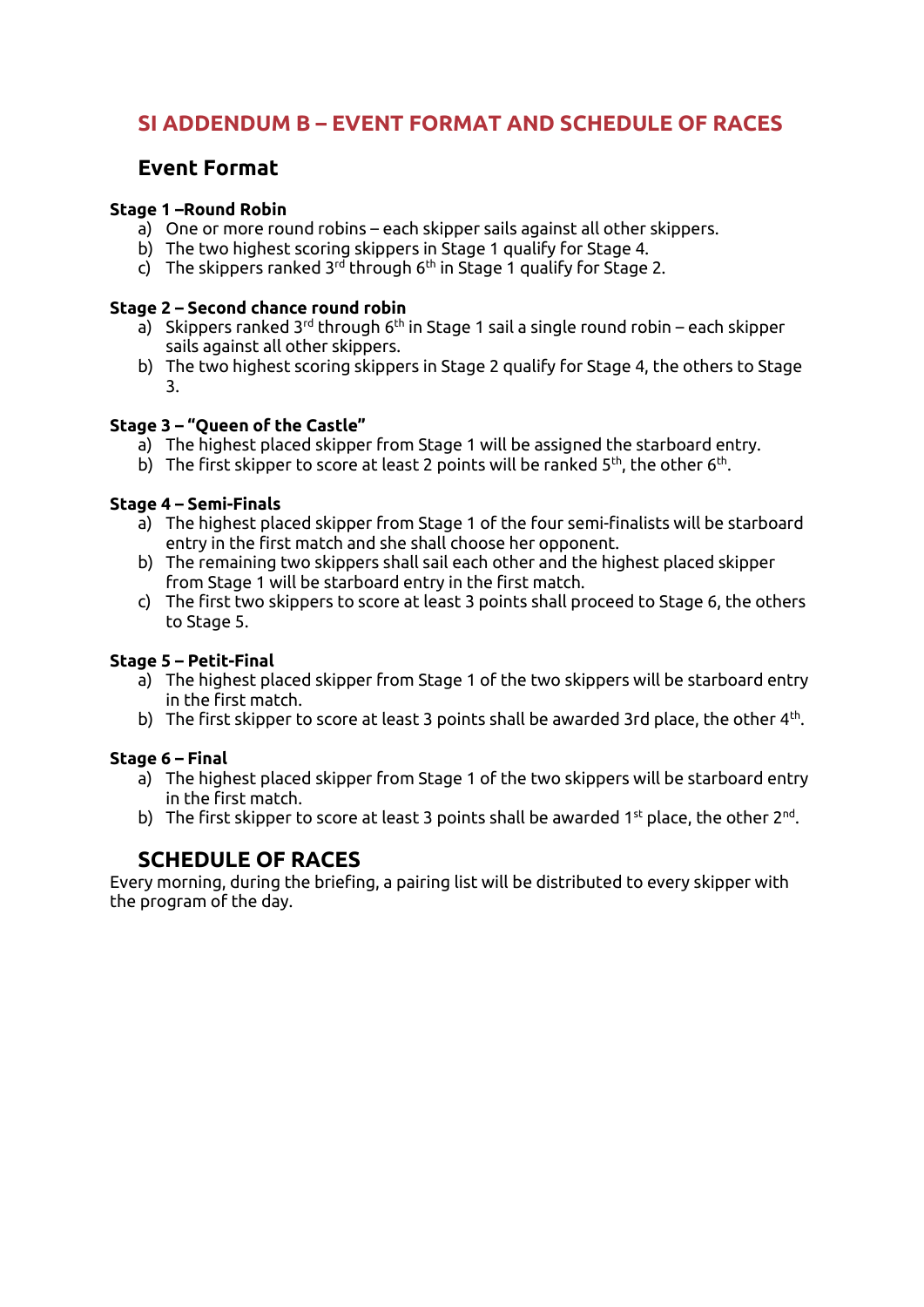# **SI ADDENDUM C – HANDLING BOATS**

#### **1. GENERAL**

While all reasonable steps are taken to equalize the boats, variations will not be grounds for redress. This changes RRS 62.

#### **2. PROHIBITED ITEMS and ACTIONS**

Except in an emergency or in order to prevent damage or injury, or when directed by an umpire otherwise, the following are prohibited.

2.1 Any additions, omissions or alterations to the equipment supplied.

2.2 The use of any equipment for a purpose other than that intended or specifically permitted.

2.3 The replacement of any equipment without the sanction of the RC.

2.4 Sailing the boat in a manner that it is reasonable to predict that significant further damage would result.

2.5 Moving equipment from its normal stowage position except when being used.

2.6 Boarding a boat without prior permission.

2.7 Taking a boat from its berth or mooring without having paid the required damage deposit or having permission from the RC, or, on race days, while 'AP' is displayed ashore.

2.8 Hauling out a boat or cleaning surfaces below the waterline.

2.9 Marking directly on the hull or deck with permanent ink, or using any tape leaves a residue/use of duct tape.

2.10 Using a flattener as a reef or using a reef line as an outhaul.

2.11 Cross winching foresail sheets.

2.12 Omitting any headsail car or turning block before sheeting onto a winch.

2.13 Adjusting or altering the tension of standing rigging, excluding the backstay.

2.14 Using a winch to adjust the mainsheet, backstay or vang.

2.15 Attaching lines to the fabric of gennakers.

2.16 Perforating sails, even to attach tell tales.

2.17 Radio transmission (including mobile telephones), except to report damage or in response to a request from the RC.

2.18 The use of electronic equipment, unless permitted by SI C3.1.

2.19 Having the bowsprit extended, except when in the process of setting, flying or taking down the gennaker. The bowsprit shall be fully retracted at the first reasonable opportunity after taking down the gennaker. A boat that does not retract the bowsprit fully may be warned and given an opportunity to correct the error.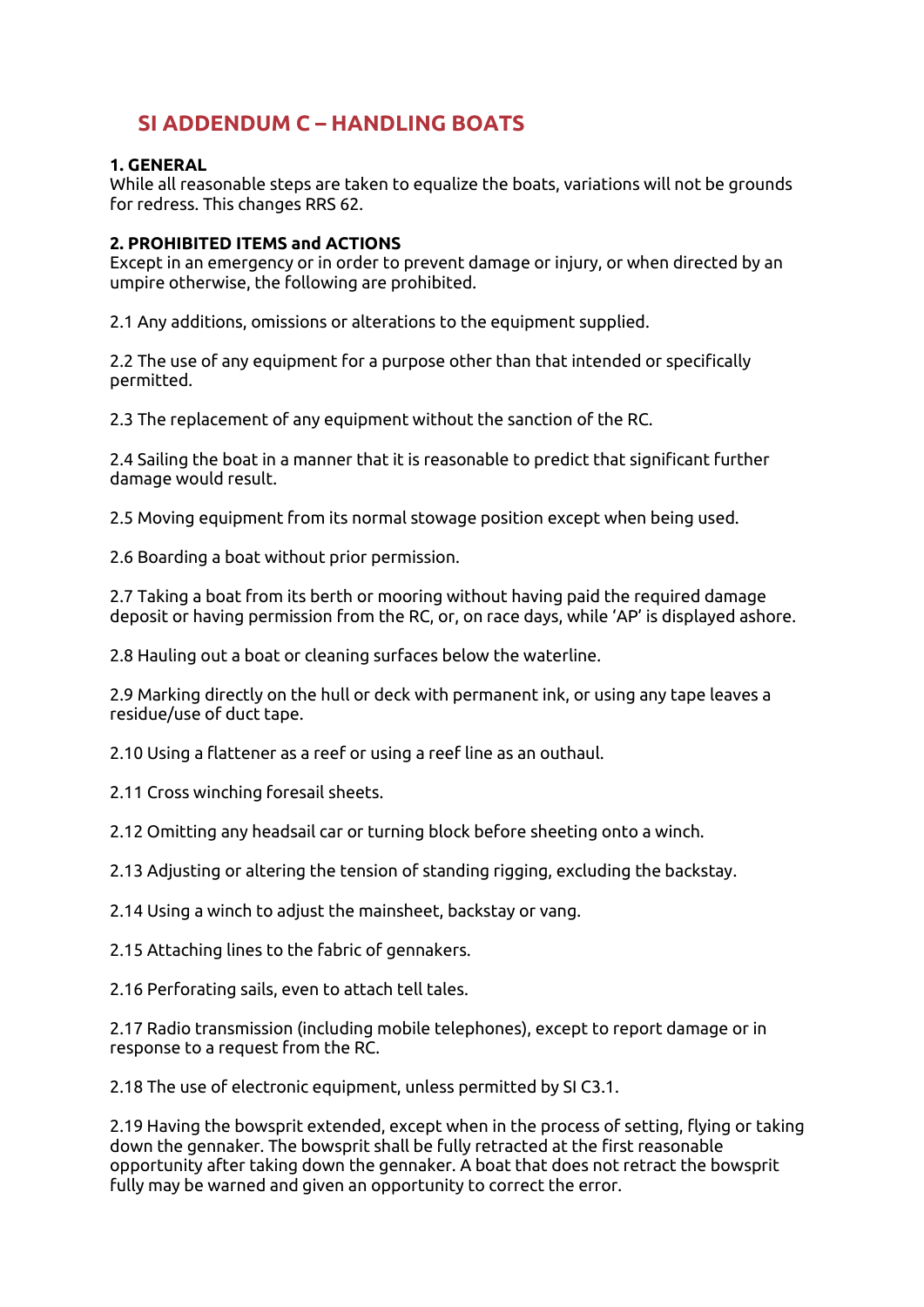2.20 Extending the bowsprit before getting on the new leg of the course, after entering the zone a rounding mark without a gennaker set.

2.21 A breach of SI C2.19, 2.20 is not open to protest by boats but is subject to action by Umpires in accordance with RRS C8.2. This changes RRS C6.2 and C8.2.

#### **3. PERMITTED ITEMS and ACTIONS - The following are permitted:**

3.1 Taking on board the following equipment:

(a) basic hand tools (b) adhesive tape (not duct tape nor any tape that leaves a residue) (c) line (elastic or otherwise of 4 mm diameter or less) (d) marking pens (e) tell tale material (f) watch, timers and handheld compass and, with written permission from the OA, GoPro type devices, (g) shackles and clevis pins (h) Velcro tape (i) bosun's chair (j) spare flags (k) PFDs.

3.2 Using the items in 3.1 to:

(a) prevent fouling of lines, sails and sheets

(b) attach tell tales

(c) prevent sails being damaged or falling overboard

(d) mark control settings

(e) make minor repairs and permitted adjustments

(f) make signals as per RRS Appendix C6

(g) personal safety

3.3 Fixing a spinnaker sheet catcher at the bow, providing that it does not extend the length of the boat more than 100 mm and does not require any repair after removal. If a spinnaker sheet catcher is attached by the OA, it shall not be changed.

3.4 Changing the number of mainsheet purchases.

3.5 The use of the shrouds (including any inner shrouds) to facilitate tacking or gybing, or to aid the projection of a crew member outboard is permitted.

3.6 The use of the Jib and Mainsail's halyard, without adding any equipment, to facilitate tacking or gybing, or to aid projection of a crew member outboard is permitted.

#### **4. MANDATORY ITEMS and ACTIONS - The following are mandatory:**

4.1 Report verbally to the PRO at the end of each day, even if no damage or loss is recorded. Reports shall include any evidence of matters, which could cause damage or disadvantage to the boat in future days. When boat swaps are carried out on the water, the report should be made verbally to the PRO as soon as possible.

4.2 At the end of each sailing day:

- (a) folding, bagging and placement of the sails as directed
- (b) leaving the boat in the same state of cleanliness as when first boarded that day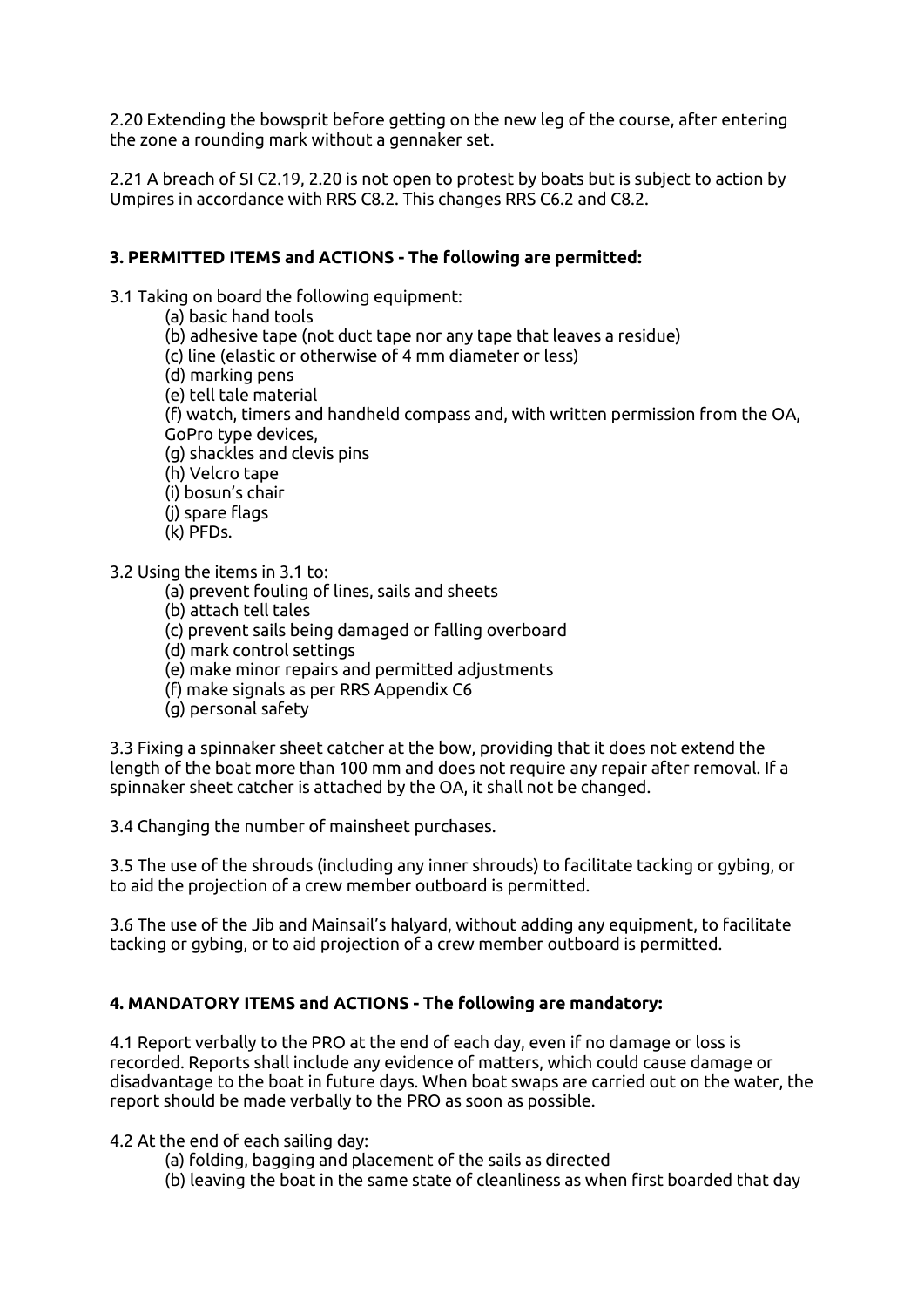- (c) releasing backstay tension and tying the tiller amidships
- (d) securing the boat properly with fenders and bow, stern, and spring lines

4.3 At the end of the final day for a particular boat, cleaning the boat (cabin and decks), removing all trash and removing all tape and marks.

4.4 Any request to alter, in any way, the equipment on a boat shall be in writing and worded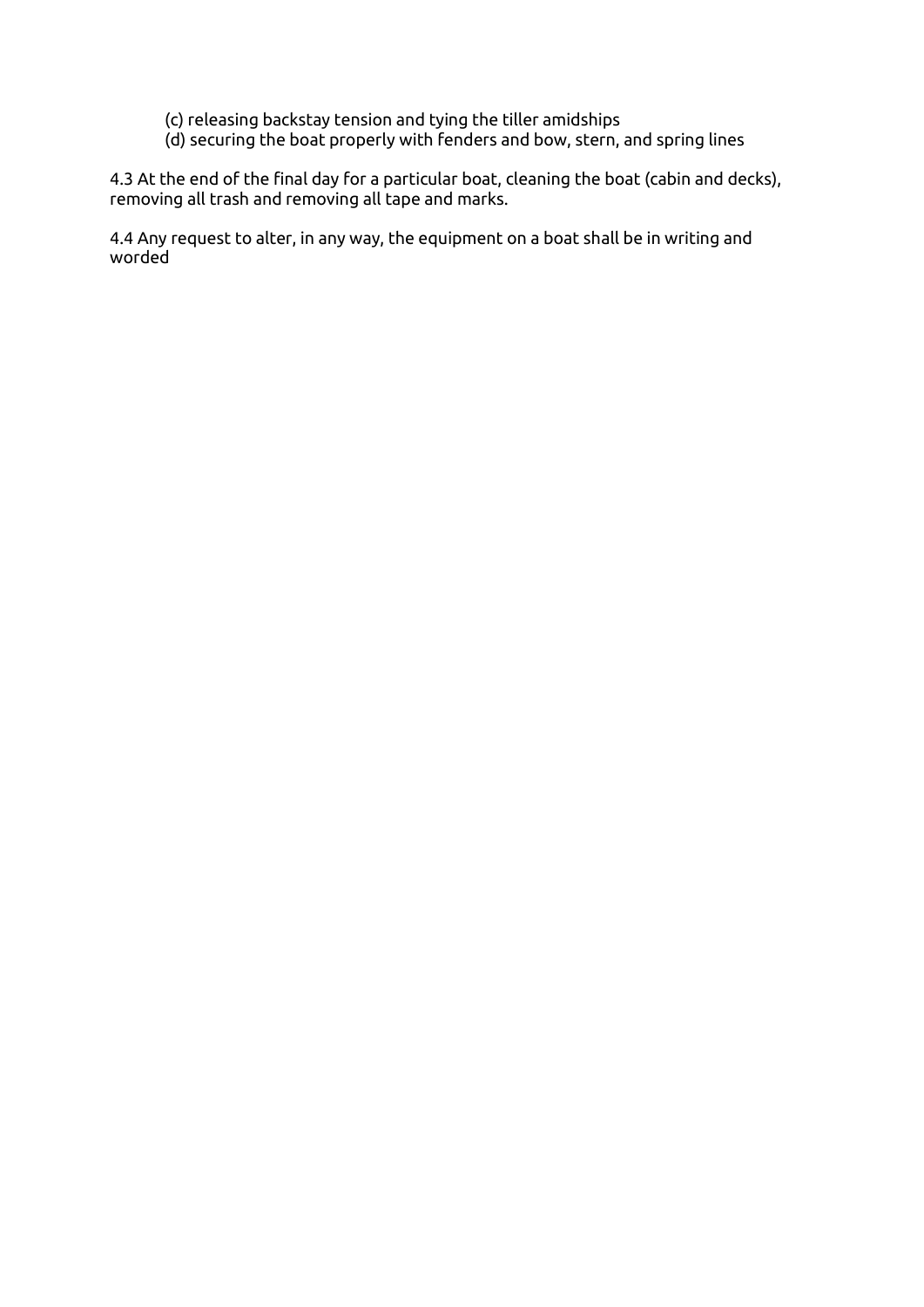# **SI ADDENDUM D – EQUIPMENT LIST**

The following non-fixed items, provided by the OA, are be to carried on board at all times in their designated place while sailing. Any loss shall be reported on the daily damage report.

- 1. SAILS AND SAILING EQUIPMENT One mainsail and set of battens One genoa One jib One gennaker (asymmetrical spinnaker) One winch handle One spinnaker sheet Two headsail sheets One tiller extension Headsail cars One white flag One red flag One "Y" flag One blue flag One yellow flag
- 2. SAFETY GEAR Bucket and lanyard
- 3. TOOLS Any supplied tools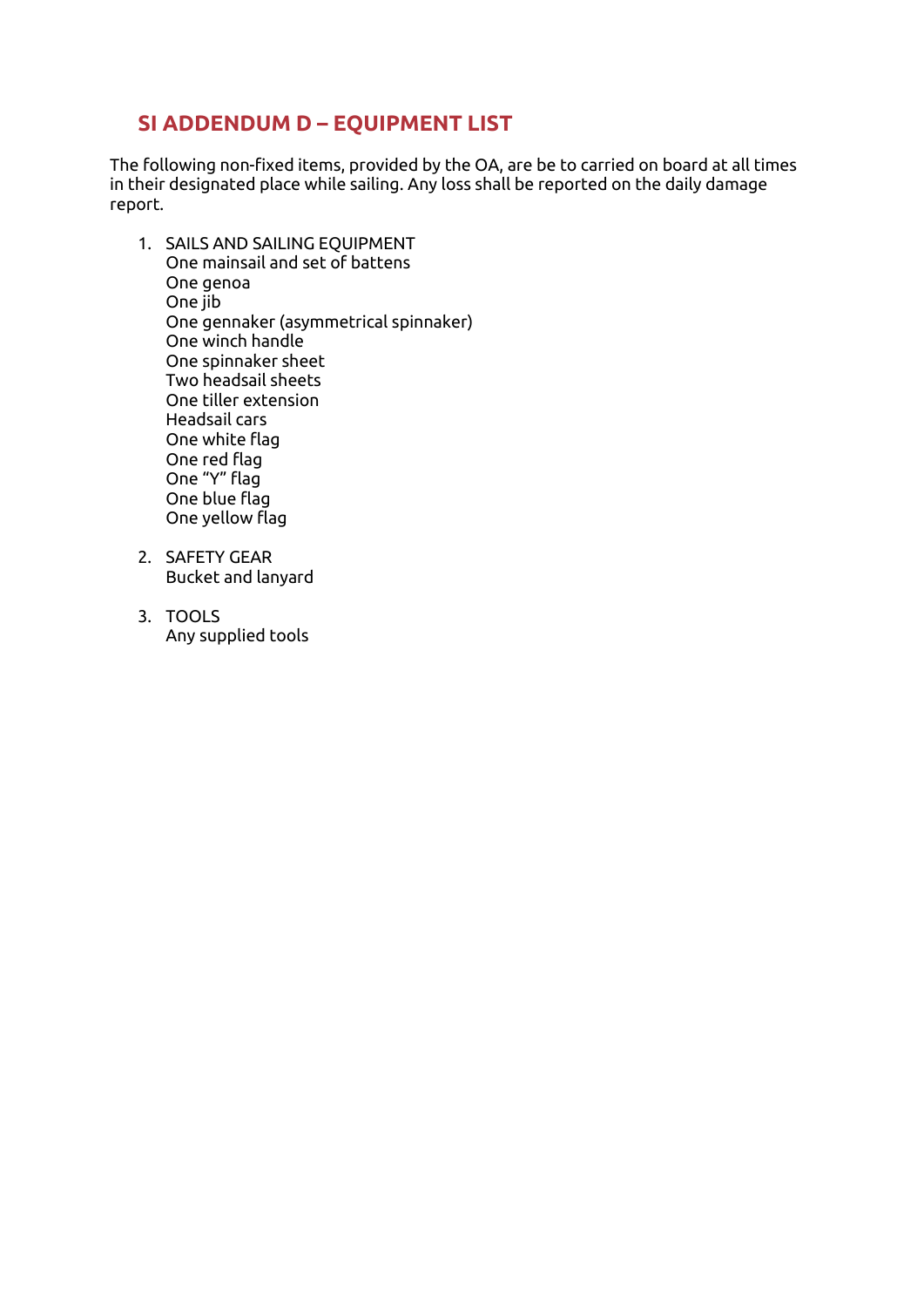# **SI ADDENDUM E – MATCH RACING PENALTIES FOR DAMAGE RESUTING GROM CONTACT BETWEEN BOATS**

Appendix C6.6 and C8.6, as amended in these Sailing Instructions, permits the umpires or protest committee to decide the penalty when a boat breaks RRS 14. This document explains how damage will be assessed and gives general guidance on the appropriate penalty. When the protest committee has good reason to do so, it may apply a different penalty.

| Level                       | <b>Extent</b>                                                                                          | <b>Effect</b>                                                                                                                                                                                                                                   |
|-----------------------------|--------------------------------------------------------------------------------------------------------|-------------------------------------------------------------------------------------------------------------------------------------------------------------------------------------------------------------------------------------------------|
| Level $A -$<br>Minor Damage | Does not significantly affect<br>the value, general<br>appearance or normal<br>operation of the boat.  | Boat may race without repair although<br>some minor surface work may be<br>required after the event. Repairs should<br>not normally require more than 1 hour<br>of work.                                                                        |
| Level B-<br>Damage          | Affects the value and/or<br>general appearance of the<br>boat.                                         | The damage does not affect the normal<br>operation of the boat in that race but<br>may need some (temporary) work<br>before racing again.<br>Requires more than 1 hour of work but<br>should not normally require more than 3<br>hours of work. |
| Level $C -$<br>Major Damage | The normal operation of the<br>boat is compromised and<br>its structural integrity may<br>be impaired. | The boat will need some repair work<br>before racing again. Requires more than<br>3 hours of work.                                                                                                                                              |

Damage will be divided into 3 levels

#### **Point Penalties – to be applied without a hearing (this amends RRS C8.6)**;

| Level | <b>Round Robin</b> | <b>Knock Outs</b>         |
|-------|--------------------|---------------------------|
|       | None               | None                      |
|       | Half point         | Three quarters of a point |
|       | One point          | One point                 |

When both boats break RRS 14, they should both receive a points penalty. If a competitor requests a hearing after a points penalty has been imposed, the protest committee may decide (in the hearing) to give a greater penalty.

#### **Deductions from Damage Deposits**

The assessment of damage level is only for the purpose of points penalties, and is not linked to any deductions from the competitors damage deposits.

Any points penalty will be based on the assessment of damage level made on the water. Subsequent assessments of the damage level after closer inspection, whether the level turns out to be higher or lower, will have no effect on the points penalty given on the water.